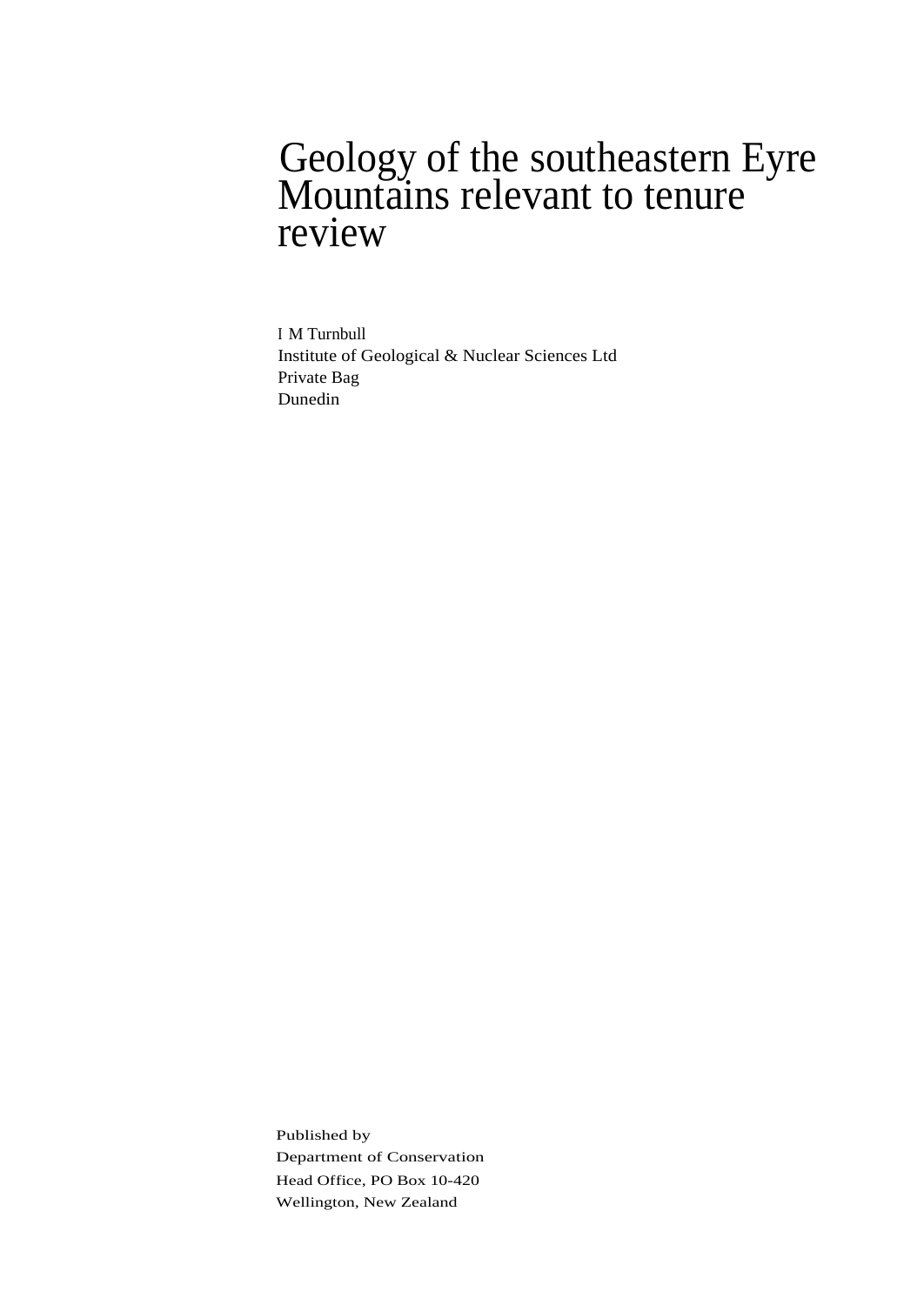This report was commissioned by Southland and Otago Conservancies.

ISSN 1171-9834

© 2000 Department of Conservation, P.O. Box 10-420, Wellington, New Zealand

Reference to material in this report should be cited thus:

Turnbull, I.M., 2000.

Geology of the southeastern Eyre Mountains relevant to tenure review. *Conservation Advisory Science Notes No.* 276, Department of Conservation, Wellington.

Keywords: Eyre Mountains, land use, geology, glacial deposits, landslides, greywackes, semischist.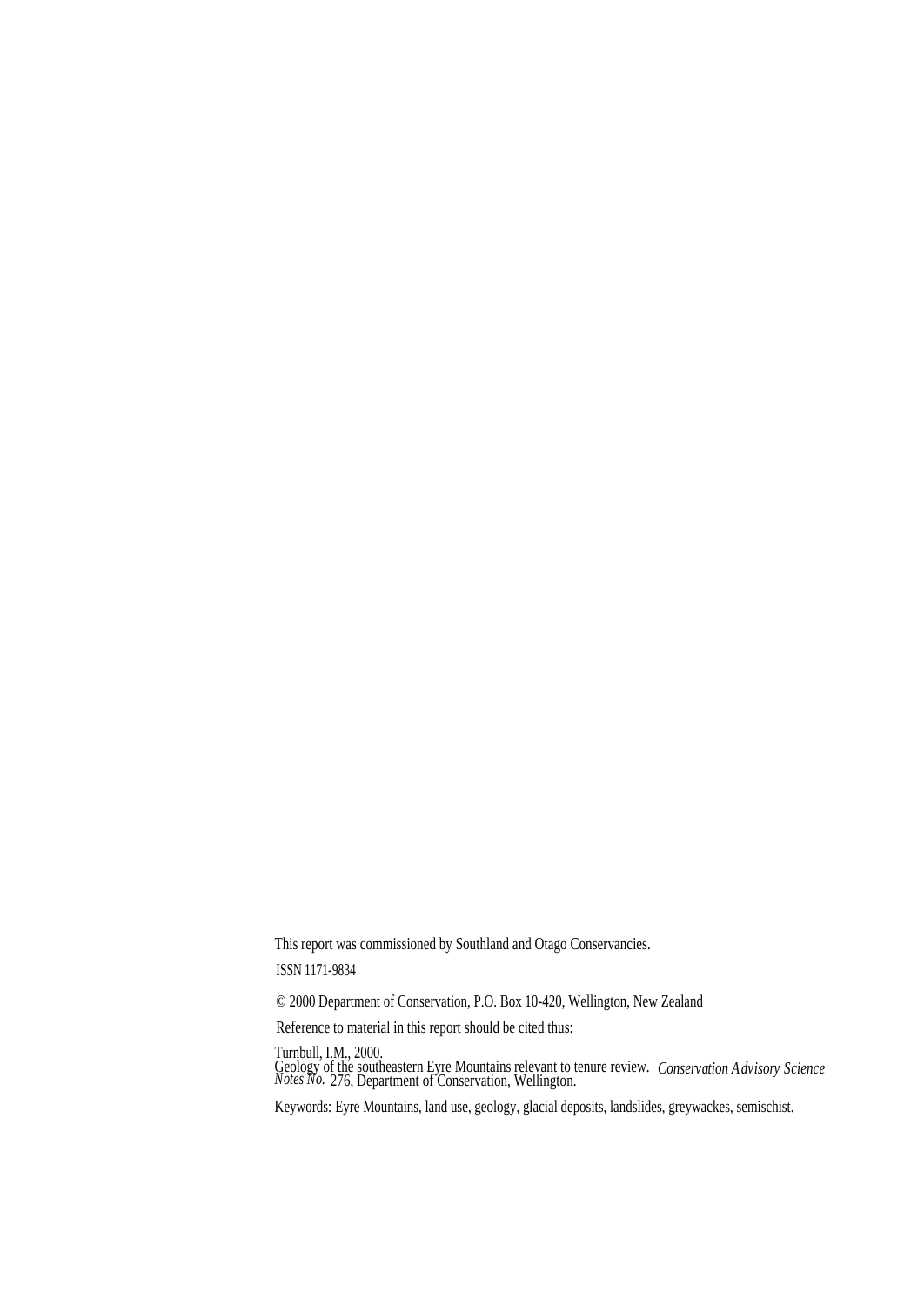## Abstract

Several properties within the eastern Eyre Mountains are currently undergoing tenure revue. This report provides geological information relevant to these reviews, particularly on the sequence of glacial deposits south from Kingston.

The geology of the Eyre Mountains is dominated by low-grade metasedimentary rocks of the Permian Caples terrane, becoming increasingly schistose toward the northeast. Volcanic rocks and serpentinite occur in the southwest of the area. The semischists are folded into a large synform, producing flat-lying ledges and steep bluffs, also controlled by vertical joints. The Eyre Mountains semischists are cut by several major faults; only the Moonlight Fault shows evidence of Recent activity. The region has been heavily glaciated, leaving deep U-shaped valleys in the central mountains and wide valleys infilled with moraine and outwash deposits to the northwest (Von - Oreti - Mararoa catchments) and southeast (Mataura catchment). These valley deposits allow major glacial advance ice limits to be inferred for the region, up to c. 500 000 years BP in age. Within the Eyre Mountains, deposits are limited to cirque moraines, valley floor alluvium, fans, and extensive screes. Landslides are developed on slopes underlain by dipping schistosity, especially in the eastern Eyre Mountains.

Within the region, there are no known mineral, geological or structural features that are unique or of regional significance. However, the glacial landforms of the Mataura and Von - Oreti - Mararoa catchments are extremely well preserved, highly visible, of easy access, and of regional to national significance. Developments such as roading, forestry, or building will have negative impacts on these landscapes.

## 1. Introduction

This report has been prepared at the request of E. Edwards and S. McQueen, DOC Invercargill and DOC Dunedin, and presents information relevant to the following requirements (as per DOC order for external unprogrammed science advice, April 1999):

- 1, a very brief description of the geology of the Eyre Mountains near Kingston spanning Mataura Valley to Lochy catchment) within the context of the region;
- 2. a geology map at 1:50 000 scale;
- 3. significant inherent values for any noteworthy site (e.g. Geopreservation site) and comment on the sensitivity of the site value to land use impacts (e.g. quarrying or production forestry);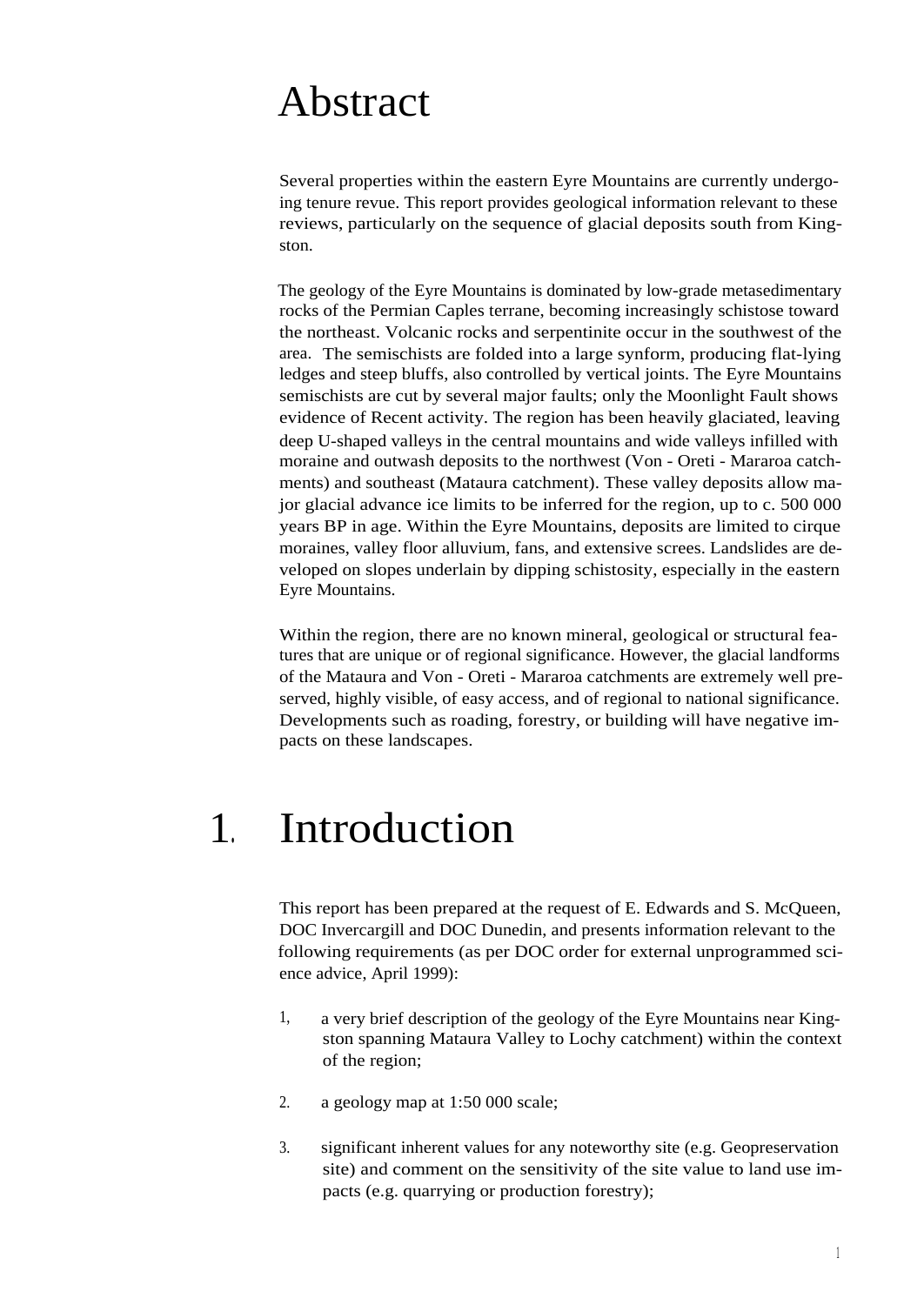- 4. geological events which may relate to the distribution of plants and animals (e.g. ice retreat events);
- 5. an interpretation of the Kingston Outwash Channels in terms of Pleistocene and Holocene events and processes.

This report is based on geological data and interpretations summarised in a geological map at a scale of 1:250 000 due to be published in 2000 (Turnbull in prep.). That map in turn is based on published 1:50 000 scale mapping of the northwestern Eyre Mountains (Turnbull 1980), on field mapping undertaken in 1995-97 by the Institute of Geological Nuclear Sciences (GNS) for the 1:250 000 geological map revision, and on the author's familiarity with the region. The 1:250 000 scale map has been simplified from 1:50 000 scale data record maps, held and available for consultation in the Dunedin office of GNS. No new field work was undertaken for this report, which has been reviewed by P.J. Forsyth, P.J. Glassey and D.J.A. Barrell, GNS Dunedin. In addition to this report, a presentation on the geology of the Eyre Mountains region was made to a meeting of DOC staff in Dunedin on 20 March 1999. A preliminary interpretation and discussion of the Kingston area has already been provided to DOC (Turnbull 1995; Appendix 3). Data and conclusions in Appendices 3 and 4 have to some extent been superseded by this report. A 1:50 000 geological map of the southeastern Eyre Mountains is available on request from GNS.

#### 1.2 DATA OWNERSHIP

The geological map included in this report as Fig. 2 presents unpublished data and is subject to GNS copyright. An unpublished GNS Immediate Report on the Quaternary geology of the Kingston - Mataura area (Thomson 1995) forms Appendix 4 of this report and provides additional background information; that Immediate Report is proprietary to GNS and does not form part of the main report. All other information is an integral part of the text and is subject to DOC copyright.

### 2. Overview of geology

The Eyre Mountains form a distinctive topographic block southwest of lake Wakatipu, rising to 2000 m at Jane Peak (Fig. 1). The area is mountainous and rugged, bush-clad in the southwest but tussock-covered elsewhere, with rocky bluffs and fell fields at higher altitudes. Geologically the Eyre Mountains are underlain by greywacke and semischist of the Caples terrane of Permian age, and are separated from other Caples rocks of northern Southland by the ma<sup>j</sup> or valley systems of the Mataura and Von-Oyeti catchments which are infilled by extensive glacial and fluvioglacial deposits of Quaternary age (Fig. 2). In the southwest of the range, serpentinite and volcanic rocks of Permian age underlie West Dome and the lower Windley and Acton streams; these are not further discussed in this report. The Eyre Mountains block is cut by several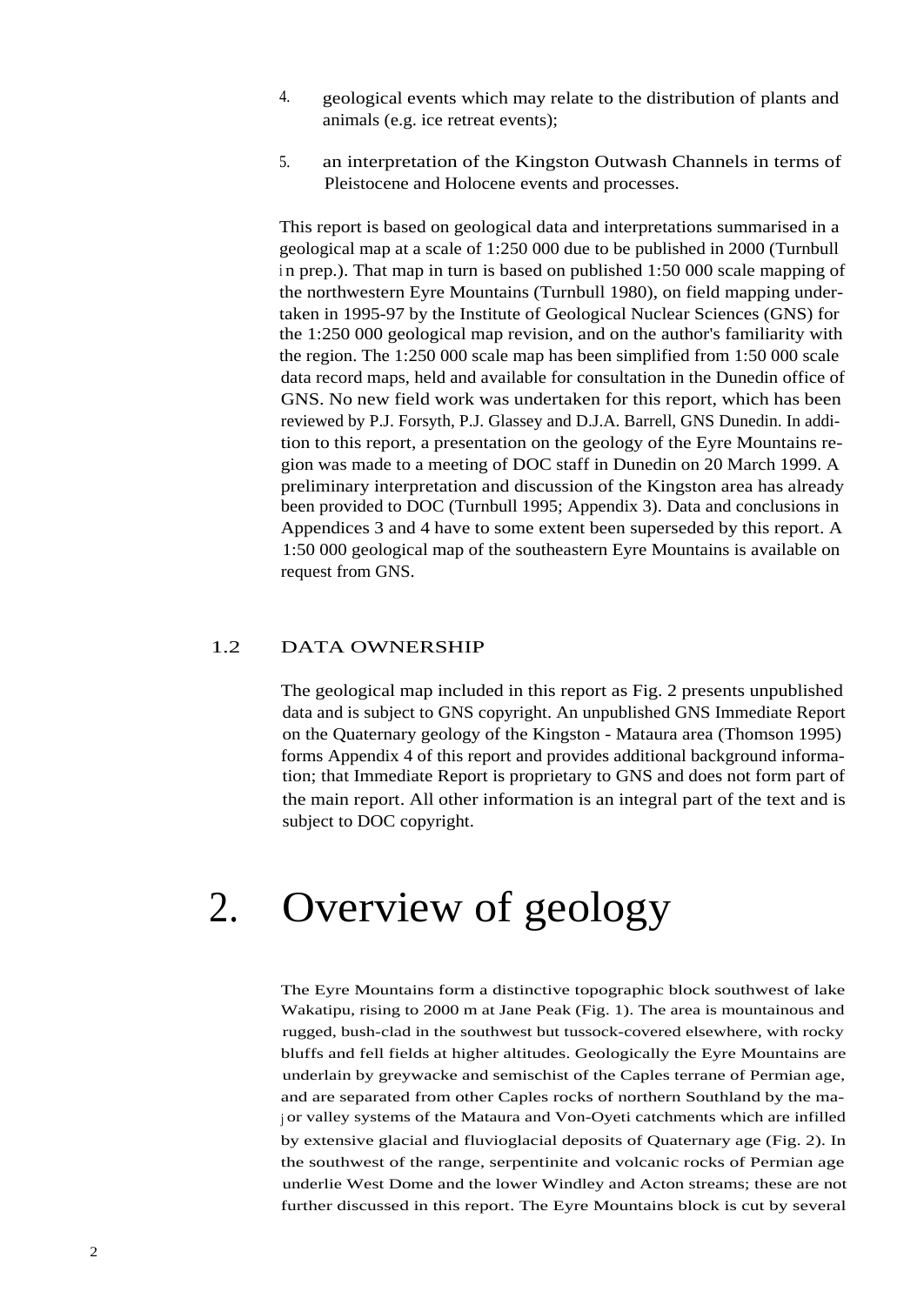faults, the most significant being the South Von Fault (Turnbull 1980). The regionally significant and much larger Moonlight Fault follows the Von - Oreti valley, where it is almost entirely concealed by glacial gravels. The Eyre Mountains have been heavily glaciated, and glacial erosional features dominate most of the modern landscape. The inferred down-valley limits of the major advances of the Wakatipu glacier are summarised in Fig. 3.

### 2.1 GREYWACKE

Massive, dark grey to greenish grey sandstone ("greywacke") forms most of the western Eyre Mountains, around Helen Peaks and into the Irthing and Cromel streams and toward Eyre Creek and the South Von (Fig. 2). These rocks are hard, resistant to erosion, and contain only minor amounts of softer and finer-grained mudstone. Fracturing within the greywackes is largely controlled by jointing (i.e. parallel, planar fractures or cracks in the rock, spaced from a few cm to 0.5 m apart) and these rocks tend to break down to form coarse blocky scree slopes.

Lenses of volcanic rock accompanied by thin bands of red mudstone or hard pink or black chert have been mapped along the western side of Eyre Creek and in the Jane Peak massif (Fig. 2). The bands along Eyre Creek lie within a zone of "melange" or mixed-up rock, which includes conglomerate and very rare limestone. At Mid Dome this limestone includes microfossils (conodonts) which are of Permian age (270-285 Ma (million years ago); Ford et al. 1999).

The Caples greywackes were deposited on submarine fans in an oceanic trench setting in Permian to possibly Triassic time (290-180 Ma). The rocks have a volcanic parentage - they are formed of sand eroded from a volcanic hinterland - and tend to have a lower silica content (average 53%) and higher iron and manganese content than similar greywackes of the Canterbury ranges (Roser et al. 1993).

#### 2.2 SEMISCHIST

With increasing metamorphism (heat and pressure), greywacke is converted to semischist and then schist. This metamorphism is dated (radiometrically) as late Jurassic (200 Ma), with uplift and cooling of the rocks lasting into Cretaceous time (100 Ma) (Mortimer 1993). The Eyre Mountains rocks show a very well-developed transition from greywacke into semischist. The transition is mapped (Fig. 2) in terms of textural zones, which reflect increasing development of schistosity (the slabbiness or "splittability" of metamorphic rocks), as well as coarser grain size of metamorphic mica minerals, increasing amounts of quartz veining, and folding of original bedding in the parent sandstones (Photo 1).

Placing boundaries ("isotects") between the various textural grades of schist is subjective, and the isotects should not be regarded as contacts easily seen on the ground - they reflect points in a continuum of changing metamorphic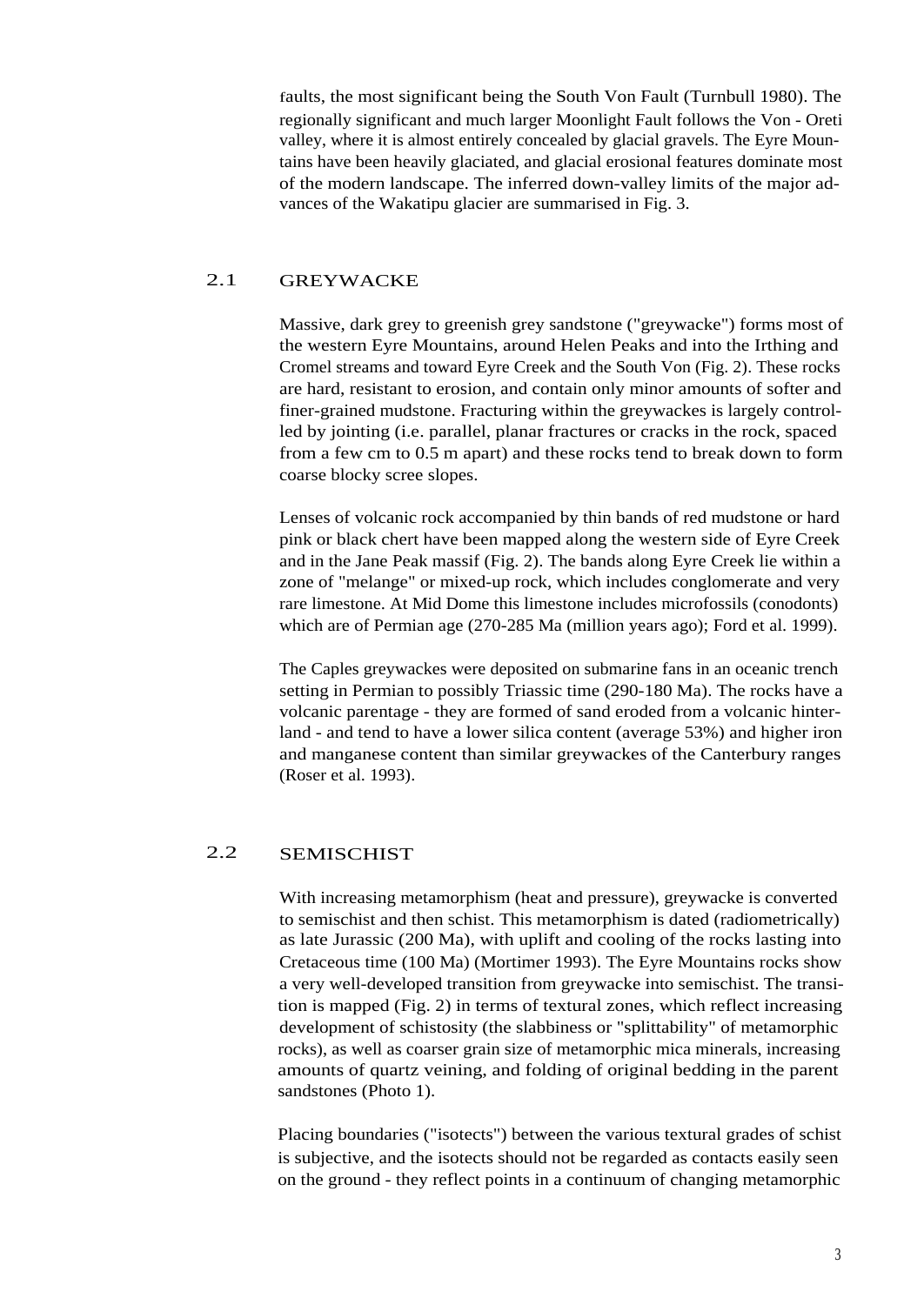grade. The textural grade is imposed on pre-existing sedimentary textures, and where the parent rock is mudstone (as in the head of the Lochy, and especially in Slate Basin), the semischist is very easily split and eroded. Where the parent is sandstone, for example around Symmetry Peaks, the semischist forms slabby but resistant outcrops.

Minor lithologies within the Eyre Mountains semischist are mostly restricted to a zone of deformed (flattened) conglomerate running from Eyre Creek into the head of the Lochy (Photo 2). Deformed conglomerate is also mapped along the Lake Wakatipu shoreline and in the head of Allen Creek. A thin band of metamorphosed volcanic rocks occurs in a gully north of Mataura Saddle at the head of the Lochy, and other metavolcanic ("greenschist") bands occur along the shore of Lake Wakatipu. These metavolcanic bands are a distinctive greenish colour, due to the abundance of chlorite and epidote minerals. Around Jane Peak, cherts associated with greenschists are managaneserich and contain rare examples of the semi-precious pink minerals rhodonite and rhodochrosite (Turnbull 1980).

Schistosity in the Eyre Mountains is folded into a major synform (downfold), named the Taieri-Wakatipu Synform (Mortimer & Johnston 1990), which runs from Walter Peak into the upper Mataura Valley. A secondary warp or upfold has been mapped through Cecil Peak from the lower Long Burn, and another minor downfold runs beneath Bayonet Peaks. The effect of this folding is to produce flat-lying semischist in the axis of the fold; the landscape reflects this with flat ledges, steep bluffs (controlled by sub-vertical fracturing or jointing), and "mesa-like" ridge crests and minor summits. Symmetry Peaks are a good example of this, as is Walter Peak (Photo 3). Isolated "gendarmes" or pillars and detached bluffs are joint- and schistosity-controlled landscape features.

Geochemically, the Eyre Mountains semischists are very similar to the parent greywackes, with relatively low quartz content. There is one locality in the upper Lochy below the ruined Forks Hut, where the parent sediments are almost pure volcanic sandstone, and the semischist derived from them is a pale green colour, unlike the more typical silvery-grey colour of most semischist.

#### 2.3 FAULTS

Mapping of most of the faults within the Eyre Mountains - the Forks Fault, the South Von Fault and the Lochy Fault - is based on offset or juxtaposition of the textural zonations within the schists. The Moonlight Fault, traced from the Afton Burn to the Oreti, is also marked in one place in the map area (Fig. 2) by infaulted limestone of Oligocene age (25 Ma) (Turnbull 1980). The faulting marks a major readjustment of the earth's crust during the late Tertiary, partly influenced by movements on the distant Alpine Fault which was at that time pushing the Fiordland massif into the schist terrain around Lake Wakatipu. Only along the Moonlight Fault is there any evidence of major Recent faulting, although a Recent trace (probably less than 6000 years old) was found in the Acton Valley during recent field work.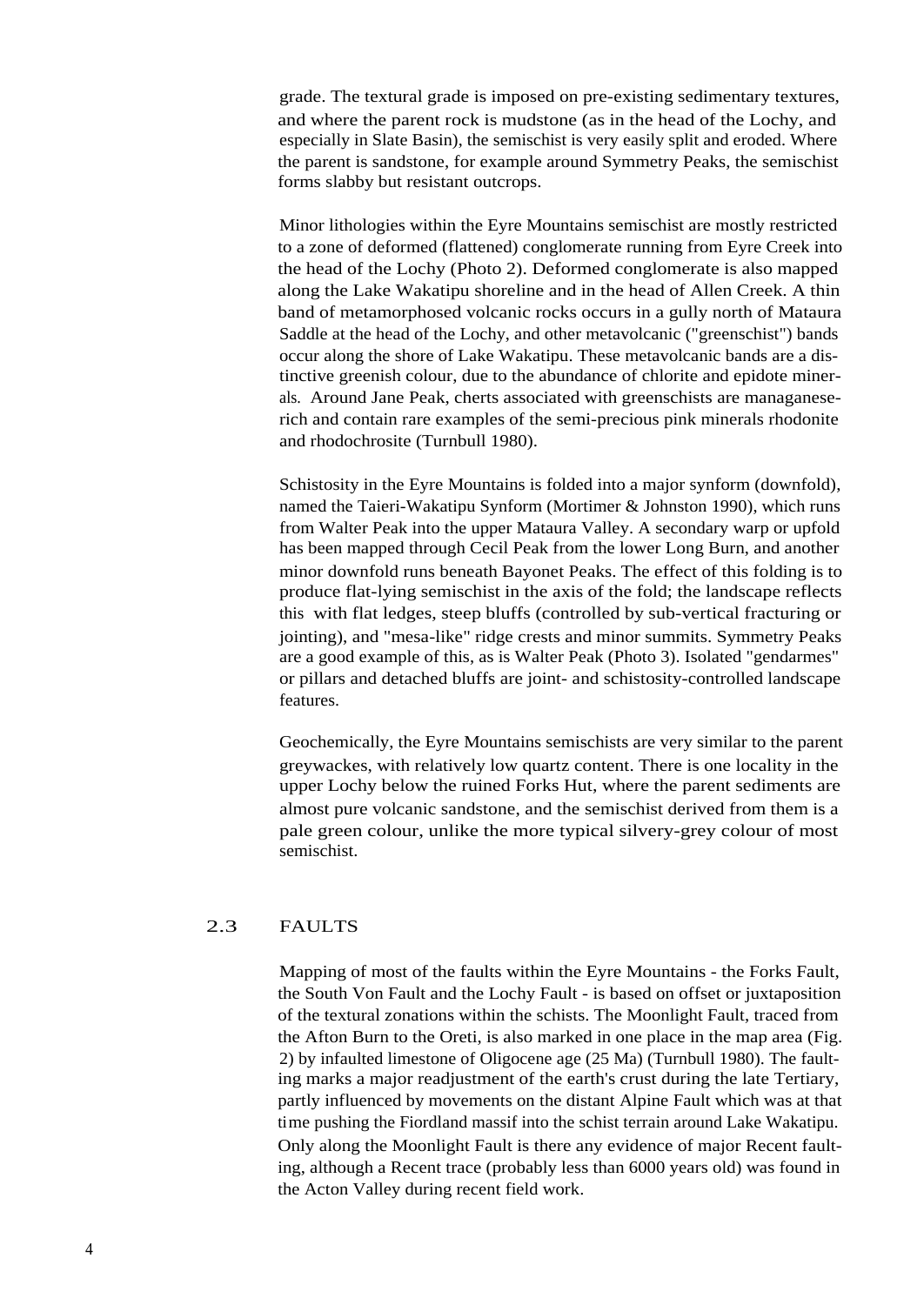Many of the mapped faults and their associated crush zones are only exposed in a few places. Major crush zones are exposed below Mataura Saddle, along the Moonlight Fault above Home Creek, and on the Forks Fault north of the Lochy River. These zones of relatively soft, closely jointed rock tend to weather out and form gullies or screes, but they are not a major element of the landscape.

## 3. Glacial geology

The Eyre Mountains landscape is dominated by the effects of valley glaciation, with spectacular U-shaped valleys and cirques, and terminal moraines and outwash plains in the bounding Matarua and Von-Oreti catchments. The Lake Wakatipu trough, with its tributary and outlet valleys, records a succession of glaciations which date back at least 500 000 years (Fig. 3). It must be noted, however, that nowhere within the area shown in Fig. 3 is there any absolute age control from radiometric dating, and that the following correlations and discussions are based on ages extrapolated from the adjoining Mararoa -Te Anau and Clutha - Kawarau catchments; an element of mis-correlation is likely. In Appendix 4, Thomson (1995) gives locations of key sites and interpretations of the succession of ice advances in the Kingston - Athol area. Glacial advances and events are here correlated using the International Oxygen Isotope Scale (Imbrie et al. 1984), and the informal local names for advances used by Thomson (Appendix 4) are not adopted.

#### 3.1 MAJOR ICE ADVANCES AND DEPOSITS

Late Otiran glacial advance, oxygen isotope (01) stage Q2, 18 000 - 24 000 years BP

The most recent major glacial event saw Wakatipu ice reach Kingston to form a spectacular terminal moraine (Photo 4). Although an outwash gravel plain formed downstream from the terminal moraine early in this advance, for much of the time the Kingston glacier terminus was static and provided an outlet for meltwater draining from the Wakatipu glacier into the upper Mataura catchment. The glacier front is inferred to have moved relatively little during Late Otiran time, producing a succession of terminal ridges within one major moraine deposit (see (Thomson 1995, Appendix 4). Tributary catchments such as the Von and Lochy had ice in their headwaters only, and drained along the western side of the Wakatipu glacier into the Mataura system. The major abandoned meanders which cut into the older outwash plains south of Kingston (Photo 5) formed at this time, and continued to erode the Otiran outwash as the Wakatipu ice melted. There were two meltwater streams, one east of Kingston and a slightly younger one to the west where the Kingston Flyer now runs.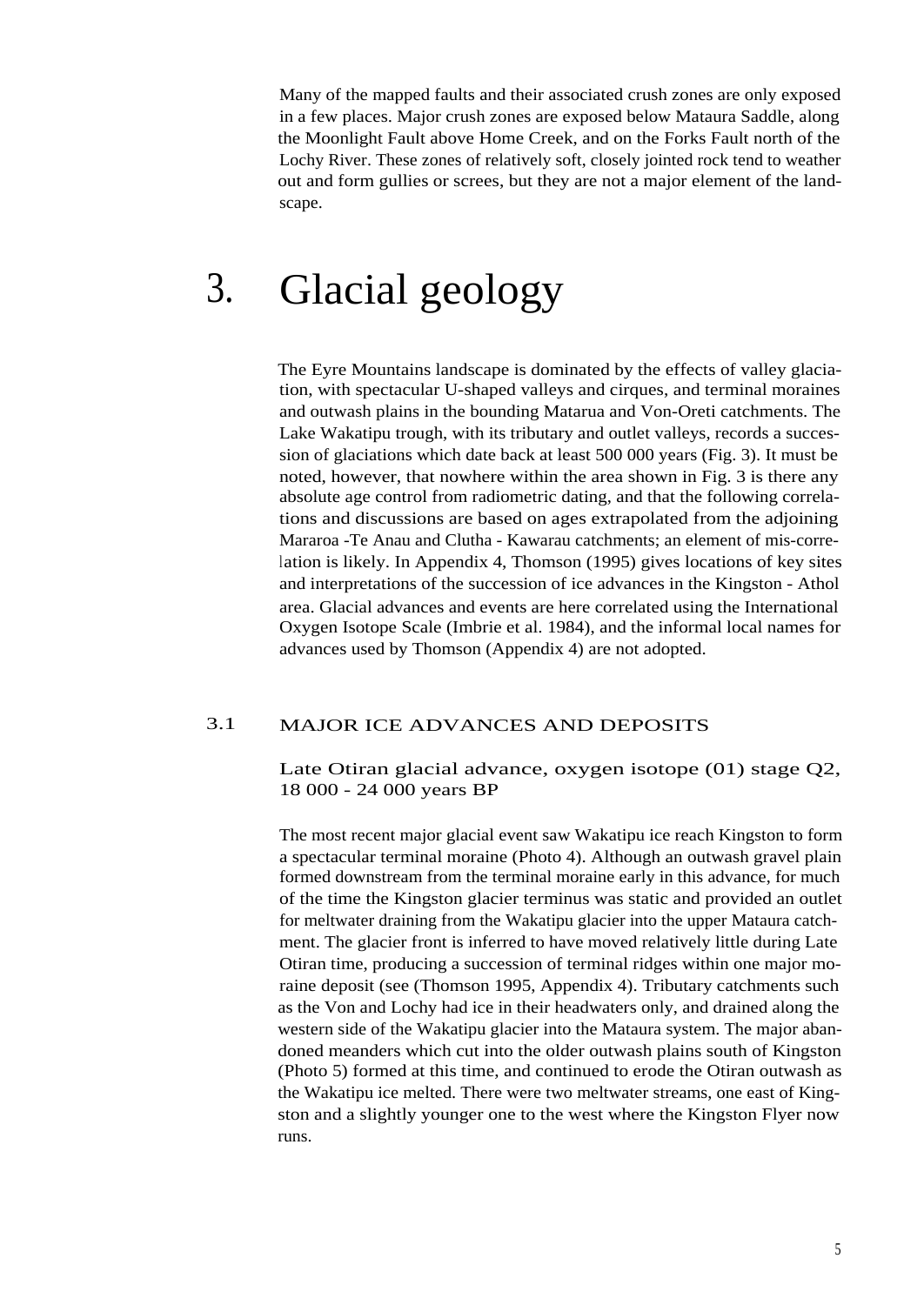Later, this situation changed when the Kingston outlets were clammed and the Kawarau River became the major outlet for the Wakatipu system during glacial retreat. The eastern Mataura outlet was blocked by alluvial fan gravels from Lorn Peak; the western outlet was closed off by a small moraine wall (now preserved across the Kingston Flyer track; Photo 4). A major post-glacial lake formed in the Wakatipu basin, with well-developed lake benches eroded into the surrounding slopes at an elevation of c. 350 m a.s.l.- including the terrace on which most of Kingston is built. This lake drained via the Kawarau system, not via the Mataura. Features on the Kingston moraine surface inferred to be forest dimples (Brockie 1973a) may also date from this ti me.

Submerged moraine topography off the Kingston waterfront, together with drowned trees around the western Wakatipu shoreline near Elfin Bay and flooded storm beaches in Frankton Arm, indicate that Lake Wakatipu has been naturally raised several metres. Thomson (1984) has suggested the cause was a landslide at the Kawarau Falls at Frankton, which dammed the lake some 6000 years ago.

The ice limits in the tributary valleys west of the lake in the Eyre Mountains are neither well defined nor dated. An assumed upper ice limit of c. 500 m a.s.l. at Halfway Bay (based on down-valley ice profiles by Matthews (1967)) would push a diffluent ice tongue into the valley between Bayonet Peaks and Cecil Peak (see Fig. 1) where glacial moraine is preserved. The down-valley limits of the Lochy and other valley glaciers are not known. Lakes Nigel and Ned are moraine-dammed in part, but their barriers are also partly rock falls. It is assumed that these lakes are Late Otiran in age, as there are further moraine deposits higher in the Lochy headwaters, including well-preserved cirque moraines which are almost certainly of post-glacial age. No moraines of Late Otiran age are known in upper Eyre Creek, but may be preserved in the head of the Ashton Burn. Most if not all of the minor cirques of the Eyre Mountains were probably ice-occupied in Late Otiran time. Well-preserved lateral and terminal moraines in the Long Burn (Photo 6) and upper Billy Burn may also be Late Otiran, but could also date from a younger mini-advance at c. 6000 - 10 000 yesrs BP (before present day).

#### Early Otiran glacial advance, OI stage Q4, 60 000 - 70 000 years BP

The preceding ice advance also reached Kingston, but little of its terminal moraine is preserved. Most of it has been degraded, leaving only lag boulders and a subdued surface south of the more prominent Late Otiran moraine ridge. However, the extensive outwash plain draining south from there to the Kingston Flier station at Fairlight has a surface gradient which ties it back upvalley to a terminal moraine level higher than the Late Otiran moraine (and now represented by the deflated moraine and lag boulders), and on this basis it is inferred to be Early Otiran (O1 stage 4) in age. The dry meander which cuts this outwash plain (Photo 5) was probably formed late in the OI stage 4 advance as the ice began retreating up-valley.

Also at this time, a diffluent tongue of Wakatipu ice pushed into the Von catchment, leaving a magnificently preserved terminal moraine southwest of Mt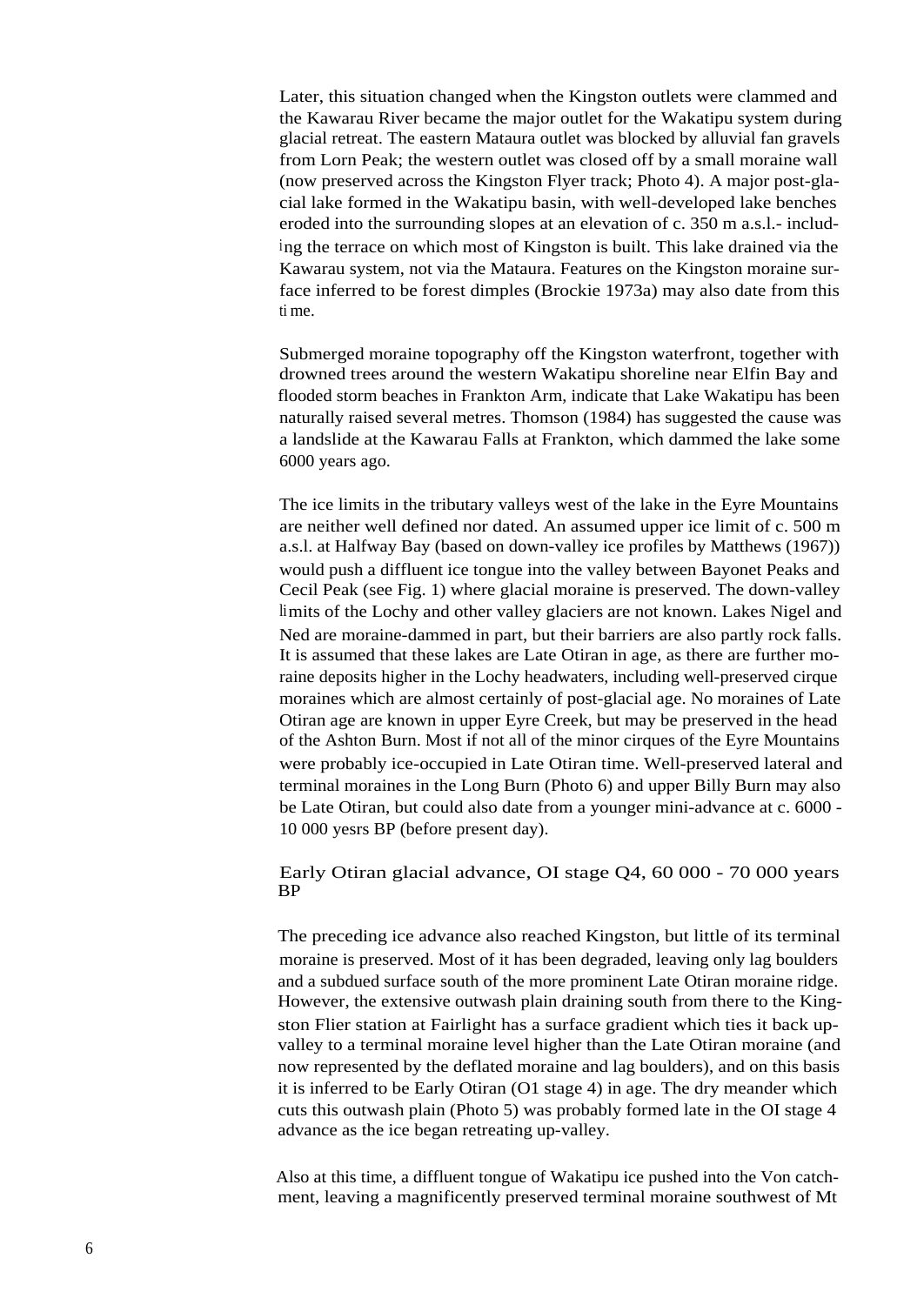Nicholas, and an outwash plain draining south toward the South Von, the outwash stream from here cut a large meander into older outwash and into the Oreti catchment. During ice retreat from this event, an ice-dammed lake formed and cut a prominent lake bench on the northeast side of the terminal moraine.

Ice from the Wakatipu glacier would also have pushed up-valley into the lower Lochy, but no deposits associated with this ice level are known, apart from a small gravel deposit in the lower Long Burn. The down-valley limit of Q4 ice from glaciers in the head of the Lochy is not known, as no deposits are preserved.

#### **Waimean glacial advance, OI stage Q6, 130 000 - 180 000 years BP**

Identification of glacial deposits of this age is tenuous, because these deposits are outside the range of radiocarbon dating. Mapping and correlations are based on degree of preservation of surfaces, relative heights of moraine and outwash deposits,and tracing of down-valley terrace profiles into the Mararoa - Te Anau catchment.

There are no well-preserved moraine deposits associated with this advance in the Mataura catchment, but a terrace remnant at Greenvale Station is identified as a Q6 deposit. Other terrace remnants on the same profile are preserved at and down-valley from Athol. In the Von-Oreti catchment, Wakatipu ice reached the South Von, where extensive moraine is preserved with an accompanying outwash plain which now forms the McKellar Flats. This ice was linked to the Greenstone Valley via both the main Wakatipu trough, and the North Von valley over a low saddle. Another diffluent tongue from the Greenstone glacier reached the southern end of the Mavora Lakes trough, where it forms a well-preserved terminal moraine with prominent kettle holes (Turnbull & Forsyth 1988, Fig. 34) and an associated plain in the Mararoa River valley. At this time, it is likely that most of the larger valleys within the Eyre Mountains were ice-filled, and the high ridges supported many small cirque glaciers.

#### **Waimaungan glacial advance, OI stage Q8, 250 000 - 300 000 years BP**

No moraine or outwash deposits of this age are known from the Mataura catchment, and are presumed to have been stripped out by younger advances and accompanying erosion. The down-valley Q8 ice limit shown in Fig. 3 is thus inferred from the upstream limit of older deposits of Stage Q10 (but note that all these correlations are tentative, due to the lack of absolute dating).

Extensive outwash plains in the Oreti and Mararoa valleys are correlated with this glacial period, but no major Q8 valley moraine is known within the Eyre Mountains region. However, all the high cirques, including those on southern Eyre Mountains ridges, would have been occupied by ice.

Moraine deposits in the upper Mataura may date from this period, or may be younger. The lower reaches of the upper Mataura, upstream from Robert Creek,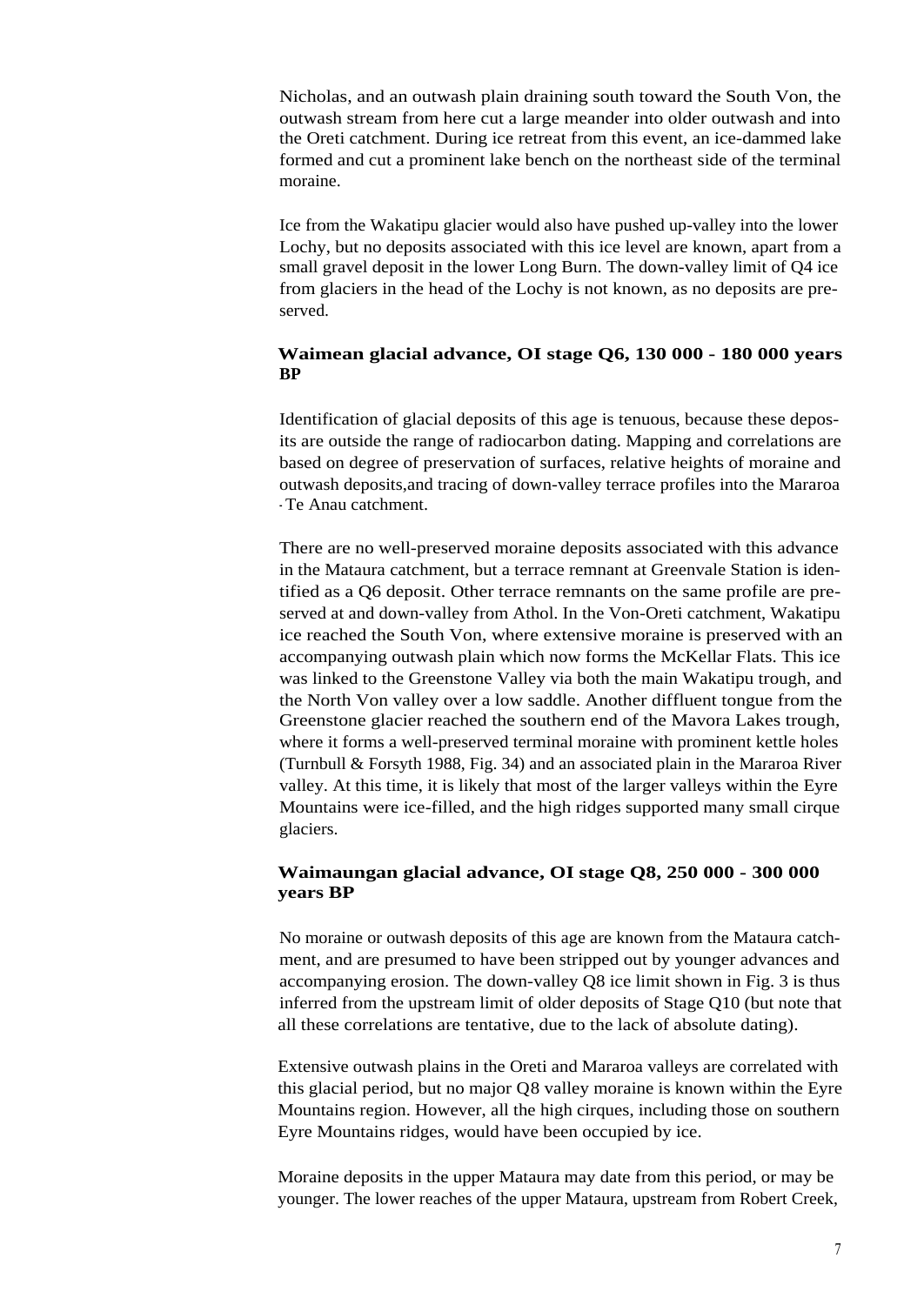have classic interlocking spur topography, showing this reach to have been ice-free for some time. Very old alluvial fan deposits (mapped as eQf on the 1:50 000 map) may be of this age or older.

#### **Nemonan glacial advance, OI stage Q10, 340 000 - 360 000 years BP**

A high-level degraded terrace on the eastern side of the Oreti Valley at the mouth of the Ashton Burn is the only deposit in that catchment correlated with this advance; the gravels in it are somewhat more weathered than in younger units. In the Mataura catchment, probable Q10 age lateral and possibly terminal moraines are preserved on the high terraces east of Fairlight (on Lorn Peak Station) and Garston, with outwash terraces further downstream toward Parawa.

Ice would have occupied all the central Eyre Mountains valleys, and the headwaters of the upper Mataura, Robert Creek, and Eyre Creek as well as the tributaries of the Oreti such as the Ashton Burn. If the ice limit inferred for Stage 10 shown on Fig. 3 is correct, the upper Mataura valleys would have been the site of a glacially-dammed lake; no evidence has been found to confirm this, and possibly the Q10 ice limit lay upstream around Greenvale, allowing the upper Mataura drainage to run along the hill south of Fairlight. Remnants of outwash gravel are preserved on that hill slope, but their age is unknown.

#### **OI stages 12 and older (430 000 - 500 000 years BP)**

The only deposits known from these advances are within the Mataura catchment, downstream from Garston. It is possible that the ice level around Fairlight at this time reached the low saddle leading to Quoich Creek, with possible Q12 or older outwash gravels preserved in that valley. Weathered glacial debris probably older than OI stage 12 is preserved at heights up to 880 m a.s.l. on the Hector Mts east of Fairlight, and southeast of Athol. However, there is no direct evidence, from topography or preserved gravel deposits, that the proto-Mataura River ever flowed southwest past Mid Dome on to the Five Rivers plain (cf. McIntosh et al. 1990). With ice at these levels, glaciers would, however, have infilled the upper Mataura, Robert Creek, Eyre Creek, and certainly all the central valleys of the Eyre Mountains, and only the highest peaks and ridges would have been ice-free.

#### 3.2 LANDSLIDES

Large-scale landsliding is a feature of much of the schist terrain of Otago and Southland, and the eastern Eyre Mountains include several major landslides. The slopes east of Robert Creek, east of Allen Creek, and above the Long and Short burns are all major complex landslides. Many other landslides are also present in the eastern Eyres; most are too small to show on the 1:250 000 scale map on which Fig. 2 is based, but they are mapped in detail on the 1:50 000 scale data record maps held by GNS.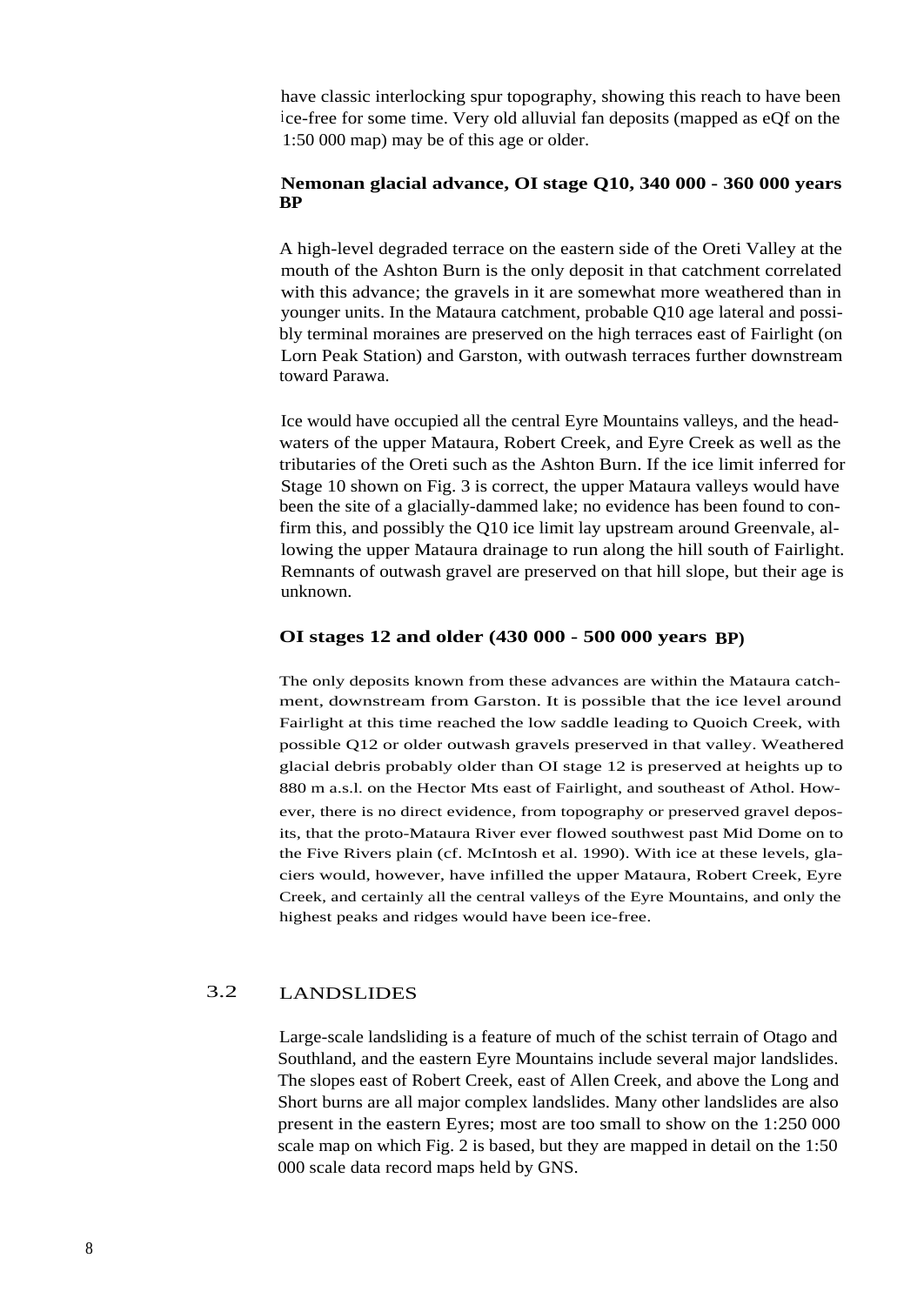These large and complex slope failures are characterised by hummocky topography, a lack of blocky bluffs and steep rocky faces, sometimes actively eroding scarps, and small springs and wet flushes (Photo 7). They are controlled by down-slope failure on schistosity planes within the underlying rock, often released in the head region by pulling apart along joint planes. Gravitational collapse following removal of ice support, especially in deep narrow valleys such as the Short and Long burns, was probably the major factor inducing initial movement. Subsequently, large earthquakes and/or high groundwater pressures provoked continued movement down the glacially oversteepened slopes. Episodic movement continues to the present time by downslope creep, rotational slumping, and debris flows.

Other, smaller landslides are mapped in Cascade Creek, in the upper Lochy, and in the serpentinite belt in the southwest. The central Eyres have fewer landslides, as the rocks are less schistose and stronger and foliation is generally flat, a much more stable configuration. Dipping foliation in the upper Lochy makes this area landslide-prone, but the absence of landslide deposits is attributed to more recent ice erosion; the large landslides of the eastern Eyres may date back for several hundred thousand years, as has been demonstrated elsewhere in Central Otago (McSaveney et al. 1992).

Smaller landslide deposits snapped in the upper Lochy, and occurring elsewhere, are inferred to be block falls, caused by catastrophic collapse of bluffs or oversteepened slopes. They are characterised by fan-shaped or semicircular accumulations of large to small angular boulders spread out over the valley floor and often over-riding older deposits. They are more common in regions where foliation is flat-lying and bluffs are steep and high.

### 3.3 VALLEY FLOOR ALLUVIUM, SCREE AND ALLUVIAL FAN DEPOSITS

All the major and minor valleys of the Eyre Mountains contain deposits of post-glacial stream alluvium. In the Lochy, these deposits include the stepped terraces about Halfway Bay homestead, and terrace remnants in the upper valley. An aggrading alluvial plain in lower Robert Creek is probably related to higher erosion rates in that catchment, in turn related to the large landslide on the east side of the valley. Recent aggradation in the streams south of the tipper Matauru (Photo 8) is related to erosion of the softer, more weathered rock in that region, related to the active scree slopes in stream headwaters. Alluvial fan deposits are widespread, and form at the mouths of side streams of all sizes. These fans grade out and down-valley into terraces with flatter profiles, and the distinction is made on slope angle as much as different gravel properties within them. Both fans and terraces are more fertile, easier to fence and graze than steeper pill slopes, and consequently are the most developed areas within the Eyre Mountains.

Extensive scree deposits are a feature of the central Eyre Mountains (Photo 9), draping the bluffy topography and grading out on to the valley floors. Screes also mantle the slopes of most high cirques. Scree debris ranges from loose fine material in areas of higher schist grade, to coarse, blocky screes in the greywacke-dominated area such as around Eyre Peak (Photo 9). The scree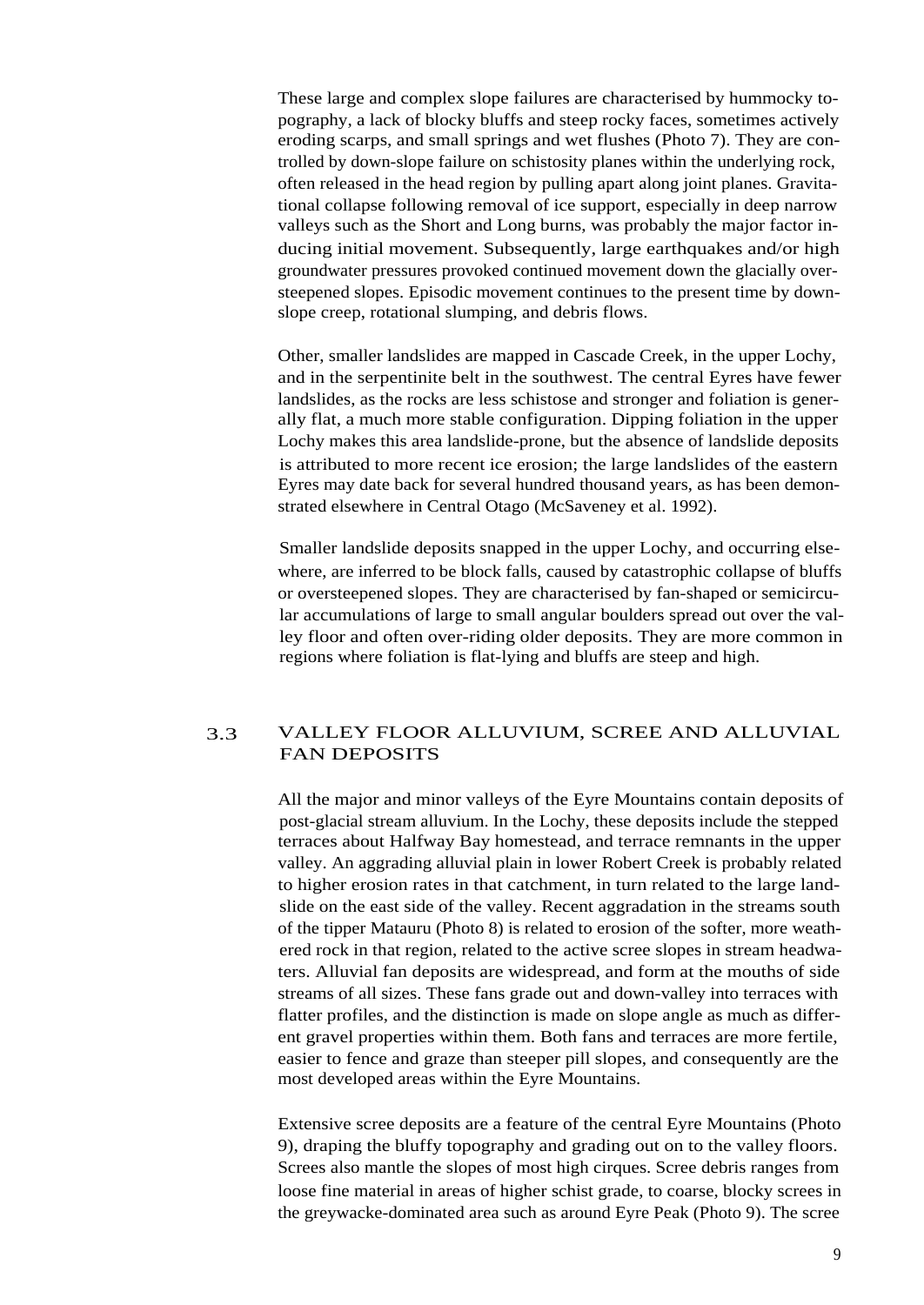deposits are inferred to be many thousands of years old, dating from the last glaciation (Q2) or beyond. The ridges on Mataura Valley Station between Eyre Creek and the upper Mataura are also mantled by scree, deeper and finer than elsewhere (Photo 8). This difference is attributed to the area having been ice-free since the early Quaternary, with consequent deeper weathering of the underlying rocks.

### 4. Sites of geological value and interest

Within the Eyre Mountains and surrounds, two sites have been identified as being geologically or geomorphologially significant; the Kingston Moraine and the Mavora Lakes terminal moraine (Priestley 1990; Kenny et al. 1993) (see Fig. 1). Both these sites are mentioned in geological guide books (Brockie 1973a, 1973b; Turnbull & Forsyth 1988). The significance and value of the Kingston Moraine has also been mentioned in a previous summary report to DOC (Turnbull 1995; Appendix 3).

Recent geological fieldwork reinforces the importance of these sites in terms of their landscape, geomorphological and glacial geology values. Both are readily accessible and visible from roads, have very well-preserved geomorphology, and are key areas for interpreting glacial geology over the wider region.

The critical area for the Kingston moraine and outwash complex extends from the lake shore south to the Mataura River at Fairlight (see Photos 4 and 5), and to the hill slopes to east and west (Appendix 4). The glacial features beyond there, for example along the foot of the Hector Mountains, are more obscure and harder to see, and do not have the same well-developed morphology. The Kingston moraines and outwash plains are vulnerable to the effects of large-scale farm forestry or wilding pine spread, and any modification of the surfaces - by housing, growth of thick vegetation, or roading - will detract from their value.

The forested Mavora Lakes moraines are protected by virtue of being within the Mavora Lakes Park (conservation area), but the related tussock-covered outwash plains are not, and are already being modified down-valley by planting of shelterbelts and agricultural development. As a representative glacial landscape of considerable value, the Mavora Lakes area could be extended to cover the Von catchment, where the array of terminal moraines and outwash terraces is also very well preserved.

The basement rocks of the Eyre Mountains contain no known mineral, geological or structural features of particular merit. The area has an unusual appearance by virtue of its synformal structure and associated landscape, and very deeply incised glacial valleys. Although such features can be found individually in many areas (e.g. U-shaped valleys in Fiordland; flat-lying semischist in the Garvie Mountains), the combination in the Eyre Mountains is unique.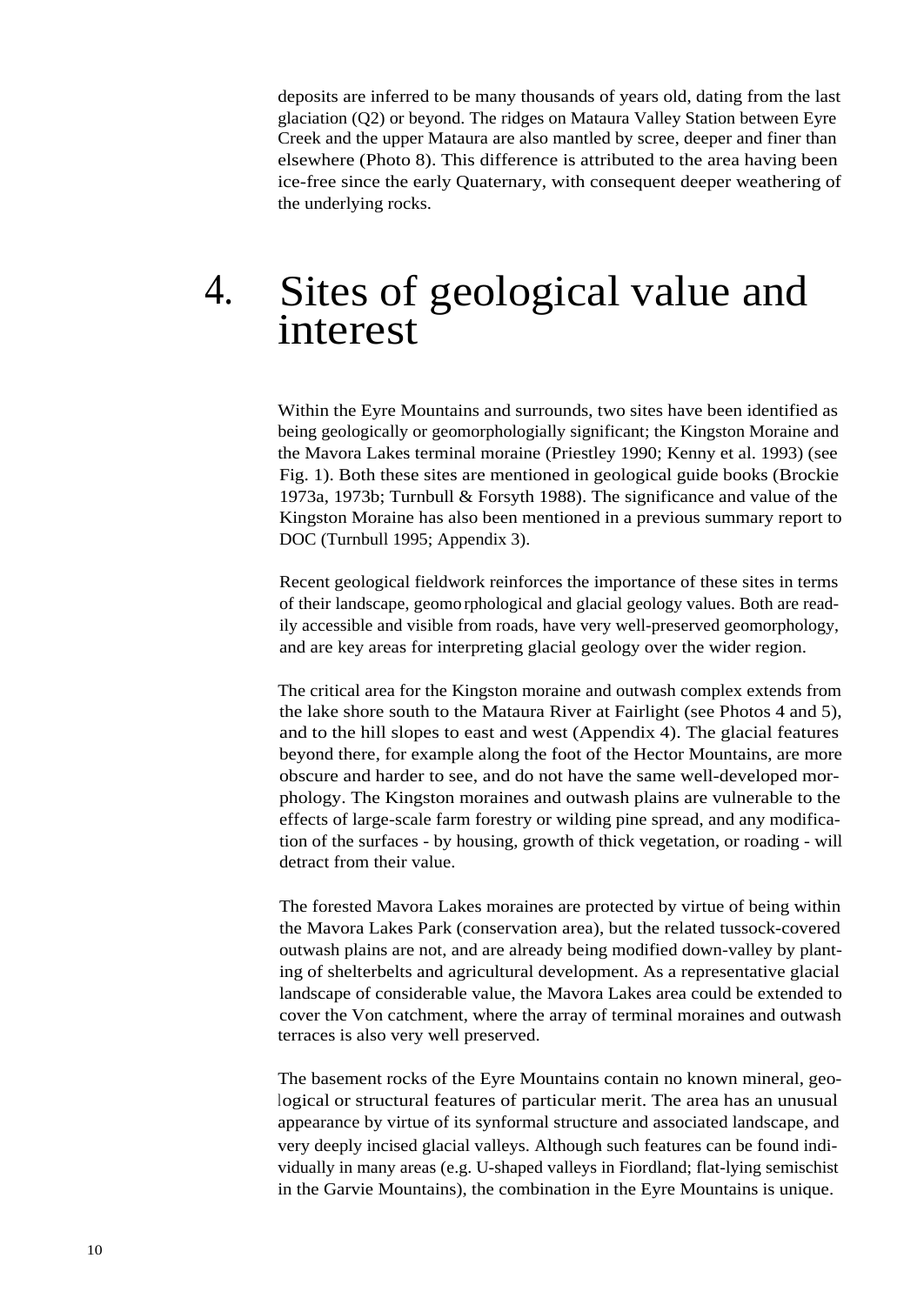## 5. References

- Brockie, WA. 1973a. Terracettes and dimples on the Kingston Moraine (field trip guide). Christchurch. IX *INQUA Congress, Christchurch.* International Union for Quaternary Research.
- Brockie, WA. 1973b. Quaternary history of southern Wakatipu and the upper Mataura Valley (field trip guide). IX *INQUA Congress, Christchurch.* International Union for Quaternary Research.
- Ford, PB., Lee,D.E., Fischer, PJ. 1999. Early Permian conodonts from the Torlesse and Caples Terranes, New Zealand. *New Zealand Journal of Geology and Geophysics* 42:79- 90.
- Imbrie J, Flays,J.D., Martinson, D.G., McIntyre, A., Mix,A.C., Morley,J.J., Pisias, N.G., Prell, WL., Shackleton, N.J. 1984. The orbital theory of Pleistocene climate: support from a revised chronology of the marine .O<sup>18</sup> record. *Proceedings of the NATO Advanced Research Workshop on Milankovitch and Climate.* Palisades, New York.
- Kenny, J., Hayward, B.W.(Eds) 1993. Inventory of important geological sites and landforms in the Southland region including the Subantarctic Islands. *Geological Society of New Zealand Miscellaneous Publication 78.*
- Matthews, W H. 1967. Profiles of Late Pleistocene Glaciers in New Zealand. *New Zealand Journal of Geology and Geophysics 10:* <sup>1</sup> 46-163.
- McIntosh, P.D., Eden, D.N., Burgham, S.J. 1990. Quaternary deposits and landscape evolution in northeast Southland, New Zealand. *Paleogeography, Paleoclimatology, Paleoecology* 81: 95-113.
- McSaveney, M.J.,Thomson, R.,Turnhull, I.M. 1992. Timing of relief and landslides in Central Otago, New Zealand. Pp. 1451-14 56 *in* Bell, D. H. (ed.): *6th International Symposium on Landslides, Christchurch.* Balkema, Rotterdam.
- Mortimer, N. 1993. Geology of the Otago Schist and adjacent rocks. Scale 1:500 *000. Institute of Geological & Nuclear Sciences geological map 7.*
- Mortimer, N. ,Johnston, M.R. 1990. Discovery of a new Rangitata structure offset by the Alpine Fault: enigmatic 350 km-long synform within the Caples-Pelorus terrane. *Geological Society of New Zealand Miscellaneous Publication 50A:* 99.
- Priestley, R.(compiler) 1990. New Zealand Landform Inventory second approximation. *Victoria Un iversity Research School of Earth Sciences occasional paper 4* .
- Roser, B. P, Mortimer, N.,Turnbull, I.M., Landis, C.A. 1993. Geology and Geochemistry of the Caples Terrane, Otago, New Zealand: Compositional Variations near a Permo-Triassic Arc Margin. Pp. 3-19 *in R F.* Ballancc (ed.): *South Pacific Sedimentary Basins.* Amsterdam, Elsevier Science Publishers, B.V.
- Thomson, R. 1984. A discussion of some evidence for a prehistoric natural damming of Lake Wakatipu. New Zealand Geological Survey Engineering Geology Immediate report EGI 85/047.

Thomson, R. 1995. Immediate Report on Mataura Glacial Sequence. Institute of Geological & Nuclear Sciences unpublished technical file report F42/721.

- Turnbull, I.M. 1980. Sheet E43AC Walter Peak (West) (1st ed.) Geological Map of New Zealand 1:50 000. Map (1 sheet) and notes (20 p). Wellington, Department of Scientific and Industrial Research.
- Turnbull, I.M. 1995. Glacial features at Kingston. Institute of Geological & Nuclear Sciences unpublished technical file report F42/721.
- Turnbull, I.M., Forsyth, P.J. 1988. Queenstown a geological guide. *Geological Society of New Zealand Guidebook <sup>9</sup>* .
- Turnbull, I.M. (compiler) *2000 (in prep.).* Geology of the Wakatipu area. Institute of Geological & Nuclear Sciences 1:250 000 geological m ap 18. Lower Hutt, New Zealand; Institute of Geological  $&$  Nuclear Sciences.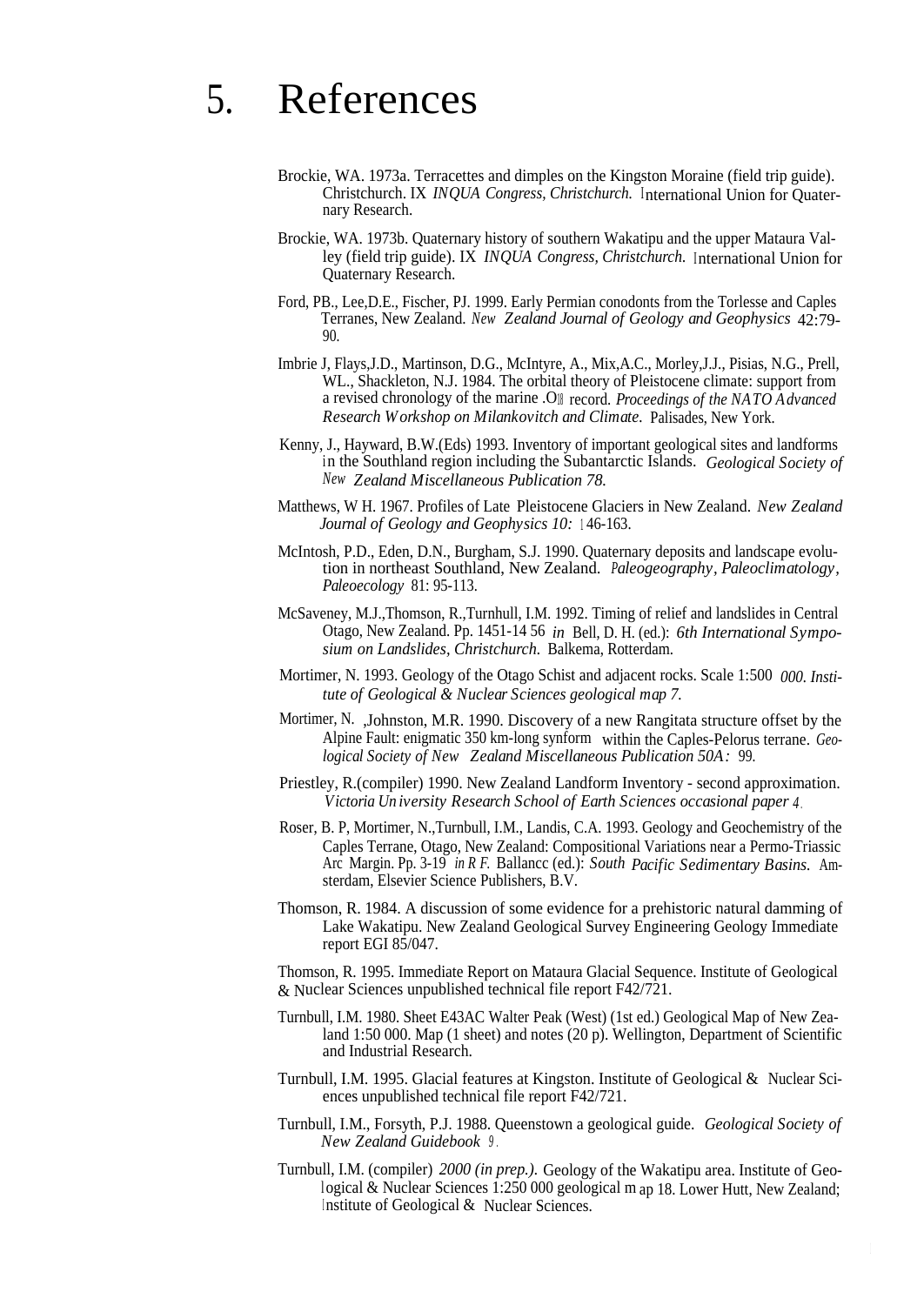### Appendix 1: Glacial features at Kingston

Unpublished report to Department of Conservation (Turnbull 1995)

The terminal moraines and associated outwash plains and abandoned river channels at Kingston have been mapped at 1:250 000 scale by Wood (1962) and referred to by McKellar (1978); Brockie (1973) has provided details of the Quaternary development of the Kingston moraine. The area is referred to briefly in a geological guide book on the Queenstown district (Turnbull & Forsyth 1988)

GNS staff visited the area (January 1995) during fieldwork for a revised 1:250 000 geological map of New Zealand. Air photo interpretation and some field checking has been done, but the results of this work are still being plotted up and interpreted. These notes must therefore be regarded as interim only, and interpretations may be revised in the future.

The terminal moraines at Kingston, and the associated outwash gravel plains and dry river beds to the south, are undoubtedly the best examples of these glacial and fluvioglacial landforms to be seen from a main road anywhere in the Wakatipu basin. Similar landscapes occur in the Von-Oreti catchments southwest of Lake Wakatipu and in the Te Anau district, but are not as readily seen or interpreted.

Although apparently simple, the sequence of glacial events recorded at Kingston is complicated in detail and not yet fully understood. It appears that several glacial advances terminated at more or less the same place. The main and highest Kingston moraine ridge may date from a glacial advance prior to the last major glacial advance (the age normally assigned to the Kingston moraine). The outwash gravel plain (Trotters Plain, on NZMS 260 sheets F42 and F43) reaching south from this moraine was built during the same advance which produced the main Kingston moraine ridge. Subsequently, meltwater from ice-marginal lakes along the eastern side of the valley north of Kingston and from subsequent wasting Wakatipu Glacier, drained south via the dry river channel (at c. 370 m) at the eastern end of the moraine, the channel which is crossed by the main road just south of the moraine ridge.

The meltwater or lake outlet then have shifted to the western side of the valley, cutting into both the moraine ridge and the outwash plain, to form the now-dry river channel followed by the Kingston Flier railway line. The shift may have been influenced by the eastern outlet becoming blocked by alluvial fan material building out from the slopes of the Hector Mountains above. The outlet probably used the western route for some time, to erode to a level of c. 350 m - lower than the original outlet. This outlet is now blocked, at its northern end, by either younger moraine or landslide debris.

The Kingston moraine ridge has a lake bench eroded into the north side of it, at a height of around 330 m; Kingston is sited partly on this bench. The lake outlet at the time this bench was formed was not to the south, but was via the present Kawarau River. Whether the blocking of the southern outlet was the cause of the diversion into the Kawarau River, or whether the Kawarau captured the drainage, is not known.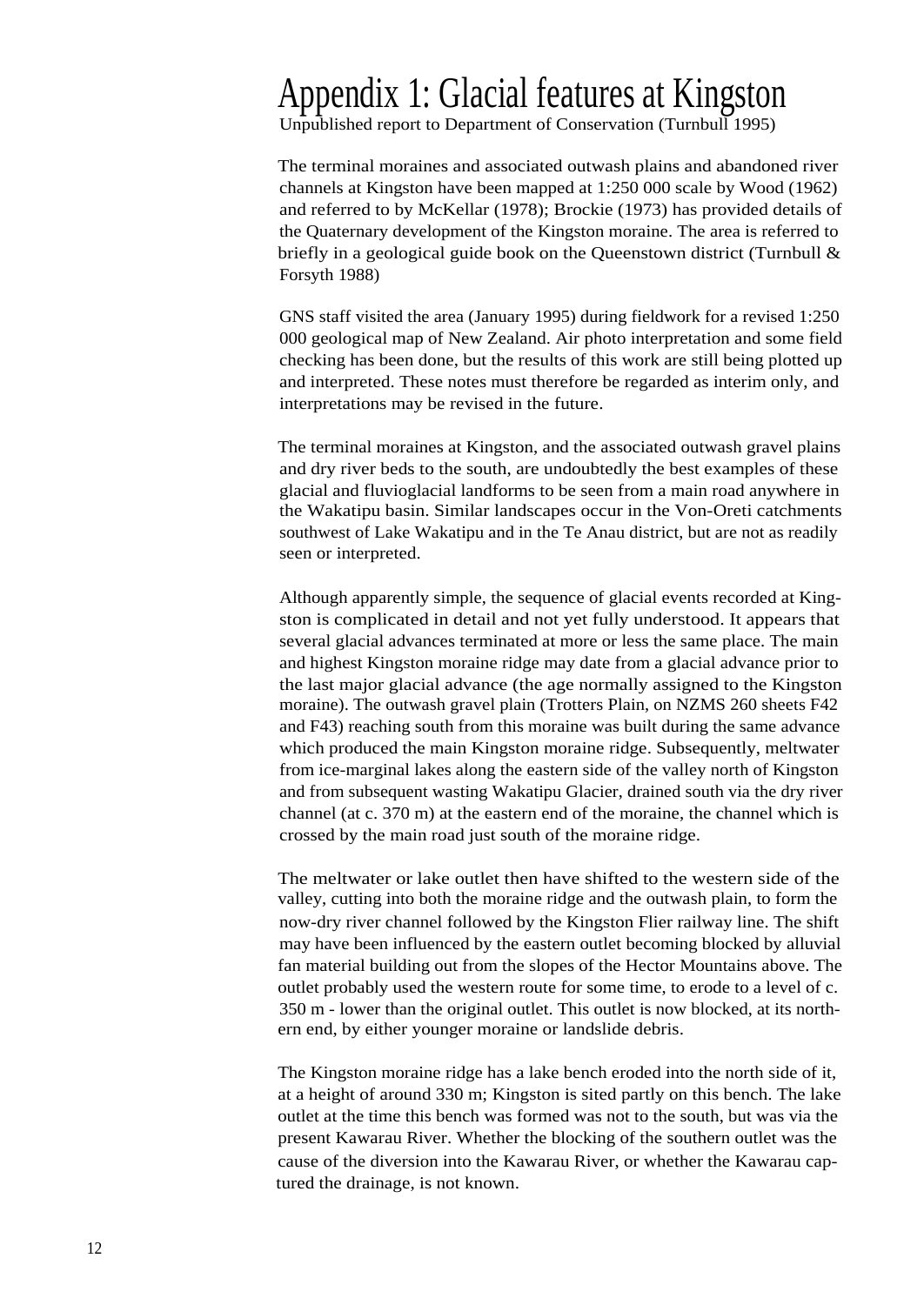Glacial features of note in the Kingston area are at two scales; the larger, valley-wide features of moraine ridges and outwash plains, and smaller features such as the dry river beds crossed by the road and railway, and the scattered glacial erratic boulders on the moraine surface which provide evidence of its glacial origin. (A glacially-striated boulder from the Kingston moraine is preserved outside the Otago Museum in Dunedin). Subtle features on the south side of the Kingston moraine have been interpreted as forest dimples (upturned soil heaps left after trees have been toppled in windstorms) (Brockie 1973). Although similar landscape features exist elsewhere, none are so well displayed or in such close proximity to a major tourist route.

From a geological point of view, it would be desirable for the glacial landscape of the Kingston area to be preserved, as it is readily seen from a main tourist route (or the Kingston Flier), and could be used as the basis of interpretive or educational displays (see reference to the Queenstown geological guide book, above). The main danger to the landscape, at all scales, would seem to be from the obscuring effect of either spreading wilding pines or large-scale farm forestry development. Small-scale features like forest dimples, and erratic boulder heaps, are of course destroyed by cultivation.

#### References:

- Brockie,W.A. 1973: Quaternary history of southern Wakatipu and the upper Mataura Valley *and* Terracettes and dimples on the Kingston Moraine *in* International Union for Quaternary Research Guidebook for Excursions A8 and C8. IX *INQUA Congress, Christchurch.*
- McKellar, I.C. 1978: Lake Wakatipu and Southland Plains. Pp. 614-617 *in The Geology of New Zealand, Vol.* 2. Government Printer, Wellington.
- Turnbull, I.M.; Forsyth, P.J. 1988: Queenstown a geological guide. *Geological Society of New Zealand Guidebook No. 9.*
- Wood, B.L. 1962: Sheet 22, Wakatipu. Geological Map of New Zealand 1:250 000. Department of Scientific and Industrial Research, Wellington.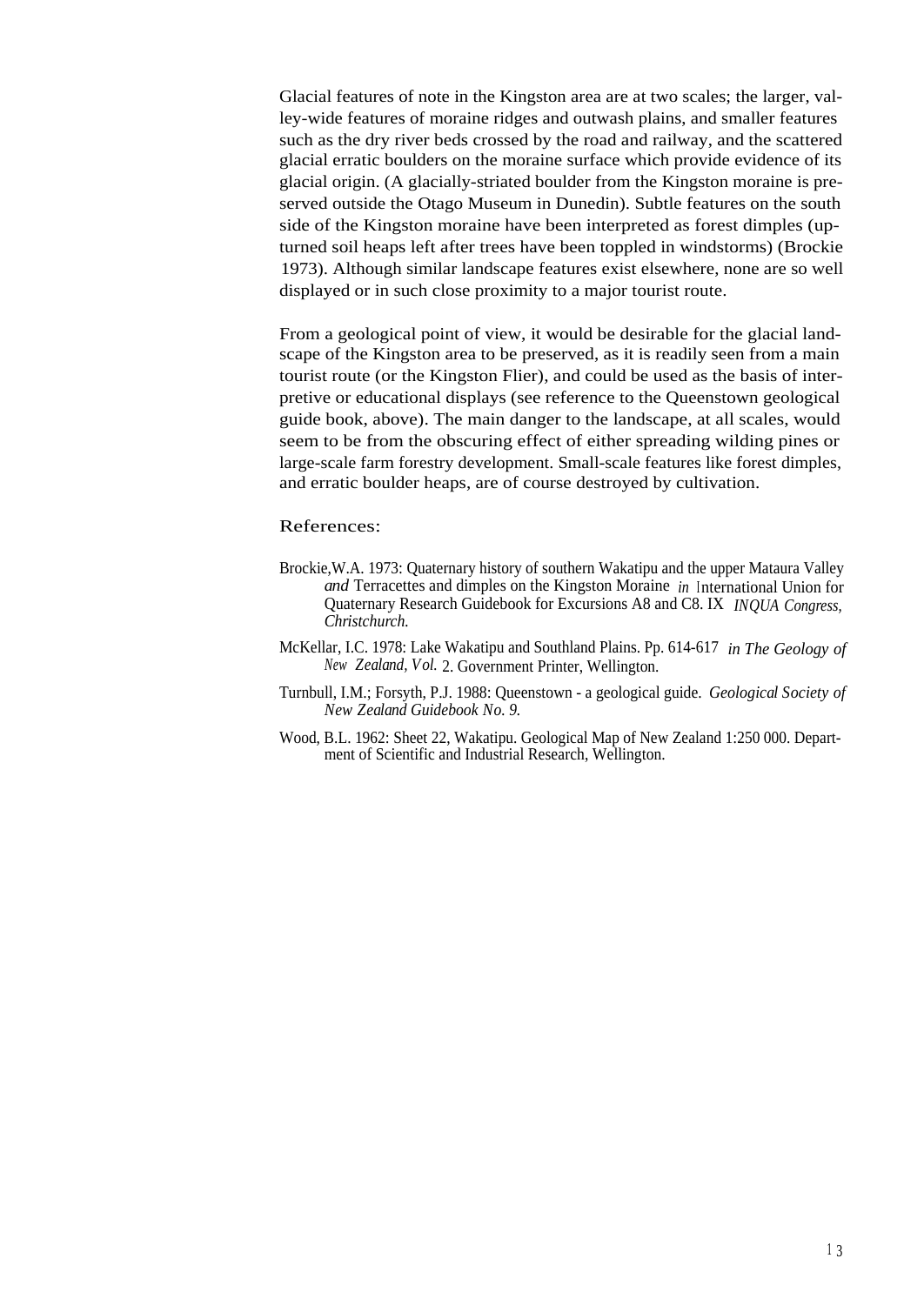# Appendix 2: Figures



Figure 1: Location map for the Eyre Mountains, showing geographic features mentioned in text, and location of areas with geological and geomorphological significance.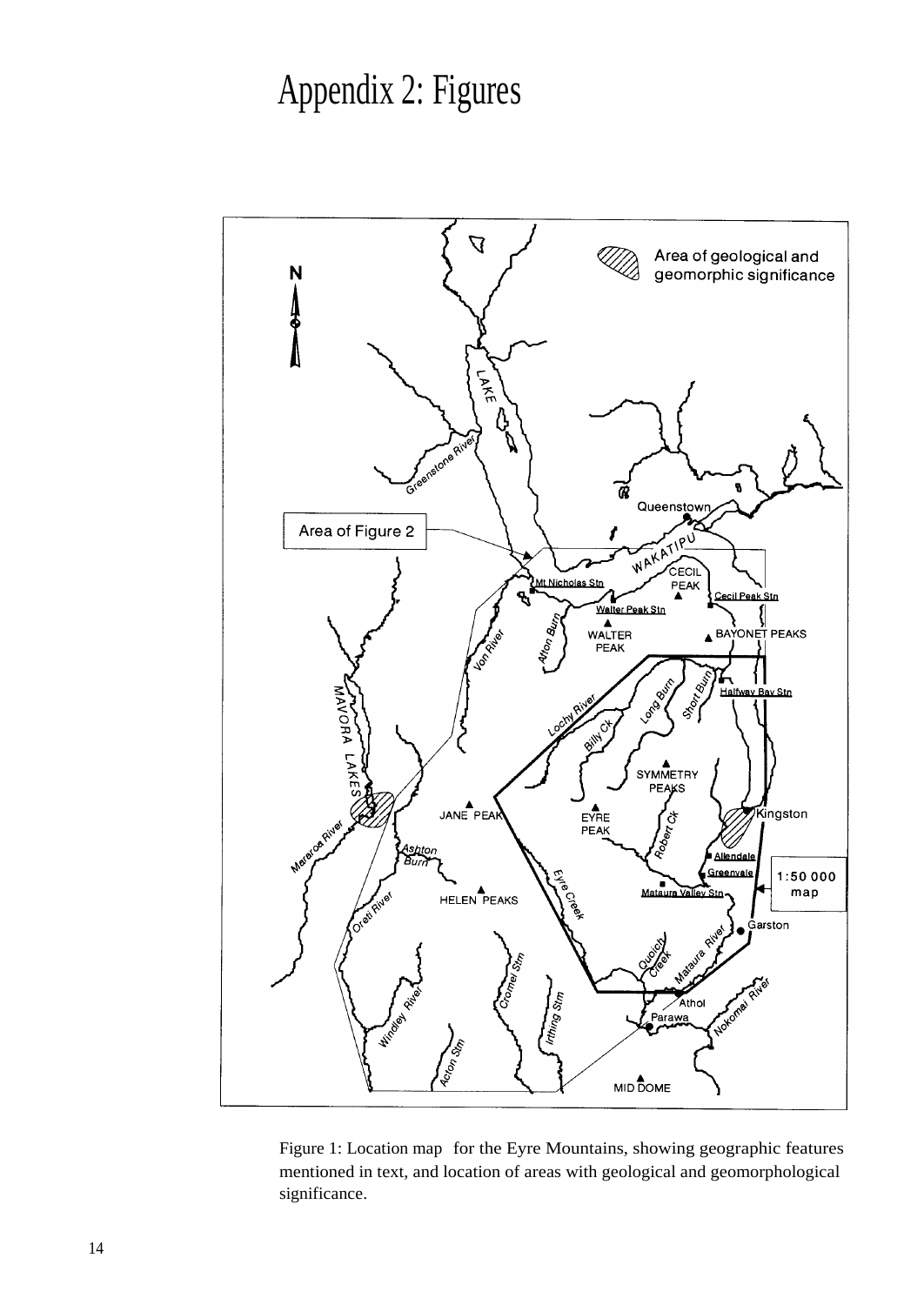







© Copyright GNS 1999

Figure 2: Simplified geological map of the Eyre Mountains, scale 1:250 000, after Turnbull (2000 in prep.) Key overleaf.